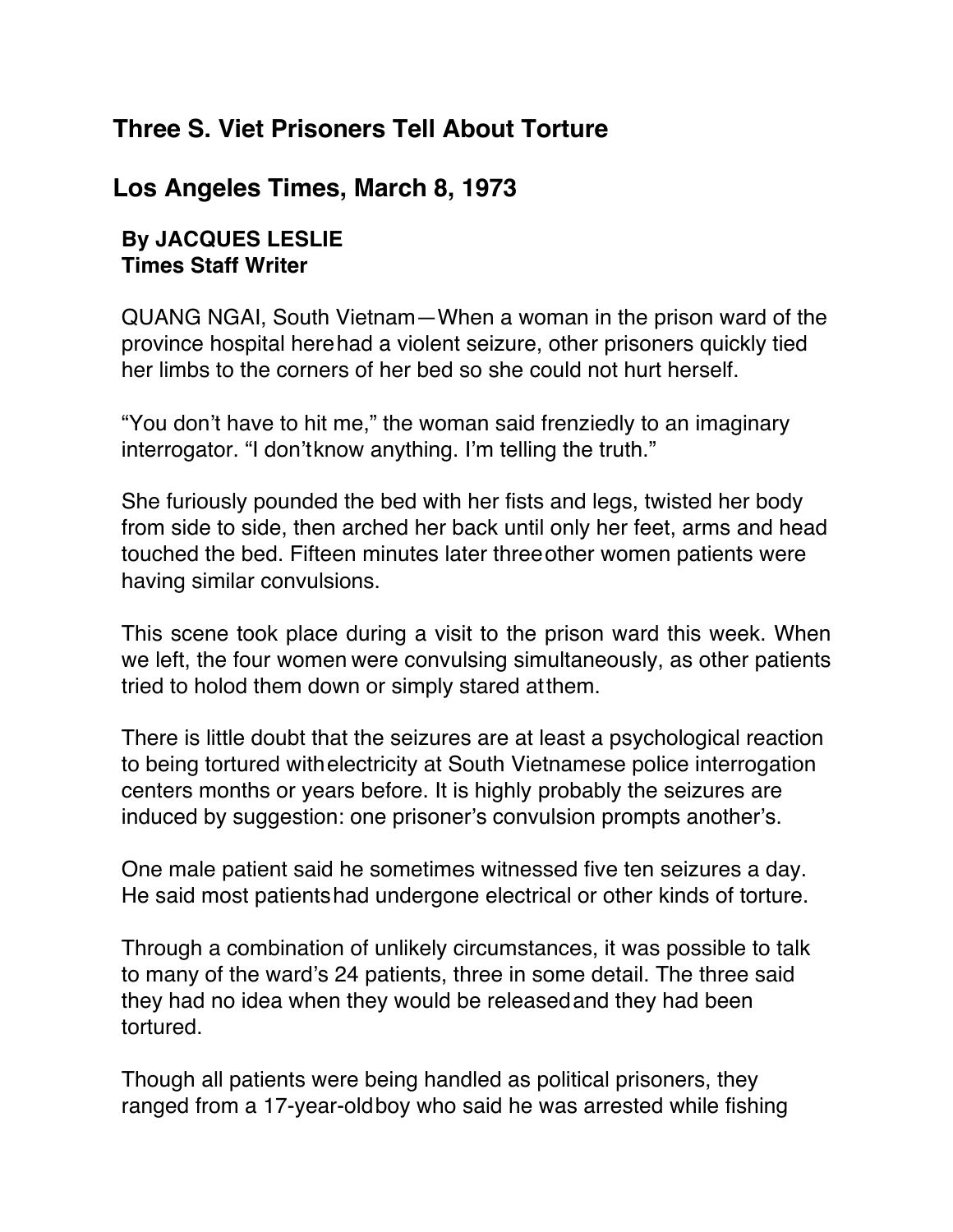at night to an 18-year-old girl who said she weas captured while going on an armed military mission for the National Liberation Front.

David and Jane Barton, two American hospital workers who are allowed to enter the prisonward to gibve cursory care to patients there, estimate that there are from 2,000 to 2,500 prisoners in the Quang Ngai prison and the Quang Ngai interrogation center. Prison ward patients come from these two facilities.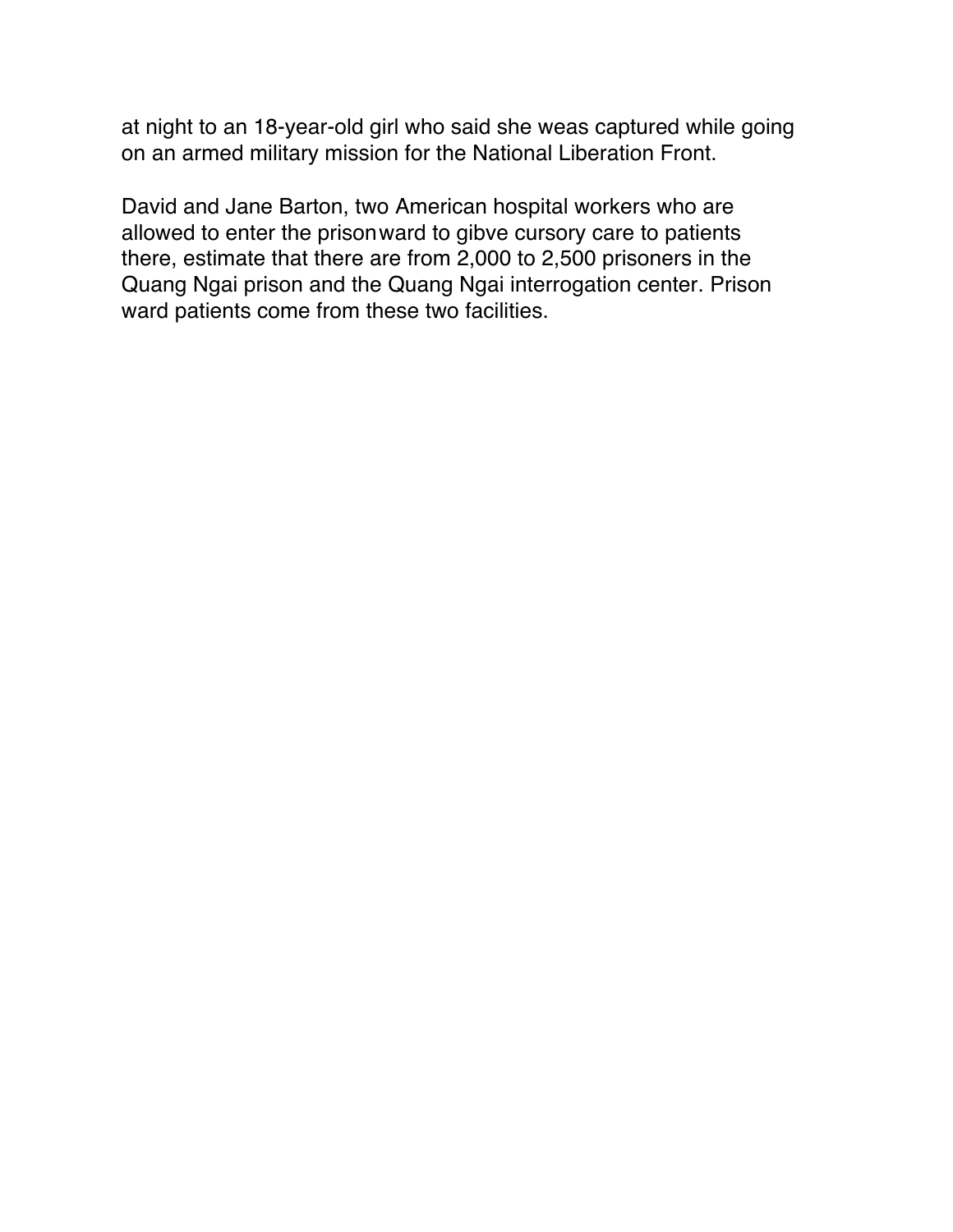Mrs. Barton said that in a two-year period of visits to the prison ward, she had heard of only one patient who was not listed as a political prisoner. She believes that at least 90% of QuangNgai's detainees are classified as political prisoners.

There are no precise figures available on the number of political prisoners held by the SouthVietnamese government, but most observers believe the government now has in custody somewhere between 40,000 and 70,000. Unquestionably, the number is below 100,000.

It is likely that many of the prisoners nationwide, like some of those we talked to in Quang Ngai,were arrested arbitrarily, never received a trial, and are being held without knowing when they will be released.

Government policemen in Quang Ngai are particularly active, for the province has always been a NLF stronghold, and some of the wear's bitterest fighting has taken place here. (My Lai, sceneof a 1968 massacre by American troops, is a few miles from the province capital.)

It is virtually impossible for any villager outside the province capital to avoid at least fleeting contacts with thew other side. According to the accounts of prisoners, this circumstance aloneseems to havew provided justification for some arrests.

The 17-year-old boy, for example, said that one night in mid-November police surprised him while he was catching fish with the aid of an oil lamp, and accused him of working for the NLF.

He said the police took him to a district interrogation center, then told him to tell the truth. Hesaid he had nothing to tell him. The boy said they then forced him to drink hot water until he was bloated, then beat, kicked and jumped on his stomach until he was on the point of dying.

The boy said he had been beaten three more times since then, and had been threatened withfurther torture if he did not tell the truth in the future.

It is a sign of the curious combination of humane and inhuman treatment given the prisoners that he was in the hospital ward to be treated for an abscess on his foot apparently unrelated to torture. His foot was heavily bandaged and he was on crutches.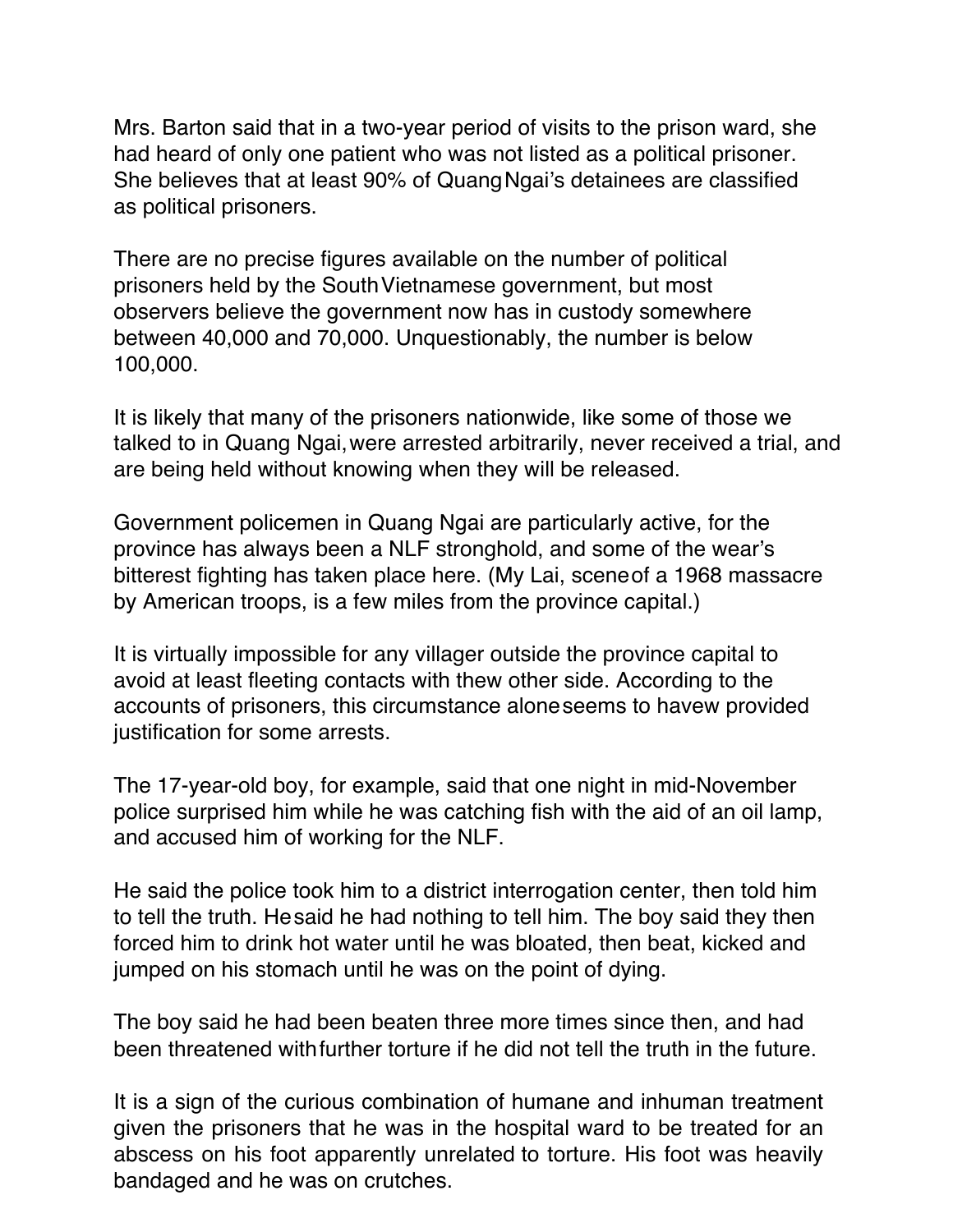There is no question that some of the prisoners have worked and even fought for the NLF. The18-year-old girl said she was on an NLF operation with four other girls 10 months ago. They walked into a government ambush, three girls were killed, and she and another girl were wounded.

For 23 days afterwards, she said, she was alternatively interrogated, beaten and given politicallectures. "After being beaten, I felt dead for a long time," she said. Since she had been caught on a military operation, she admitted her support for the NLF to her interrogators.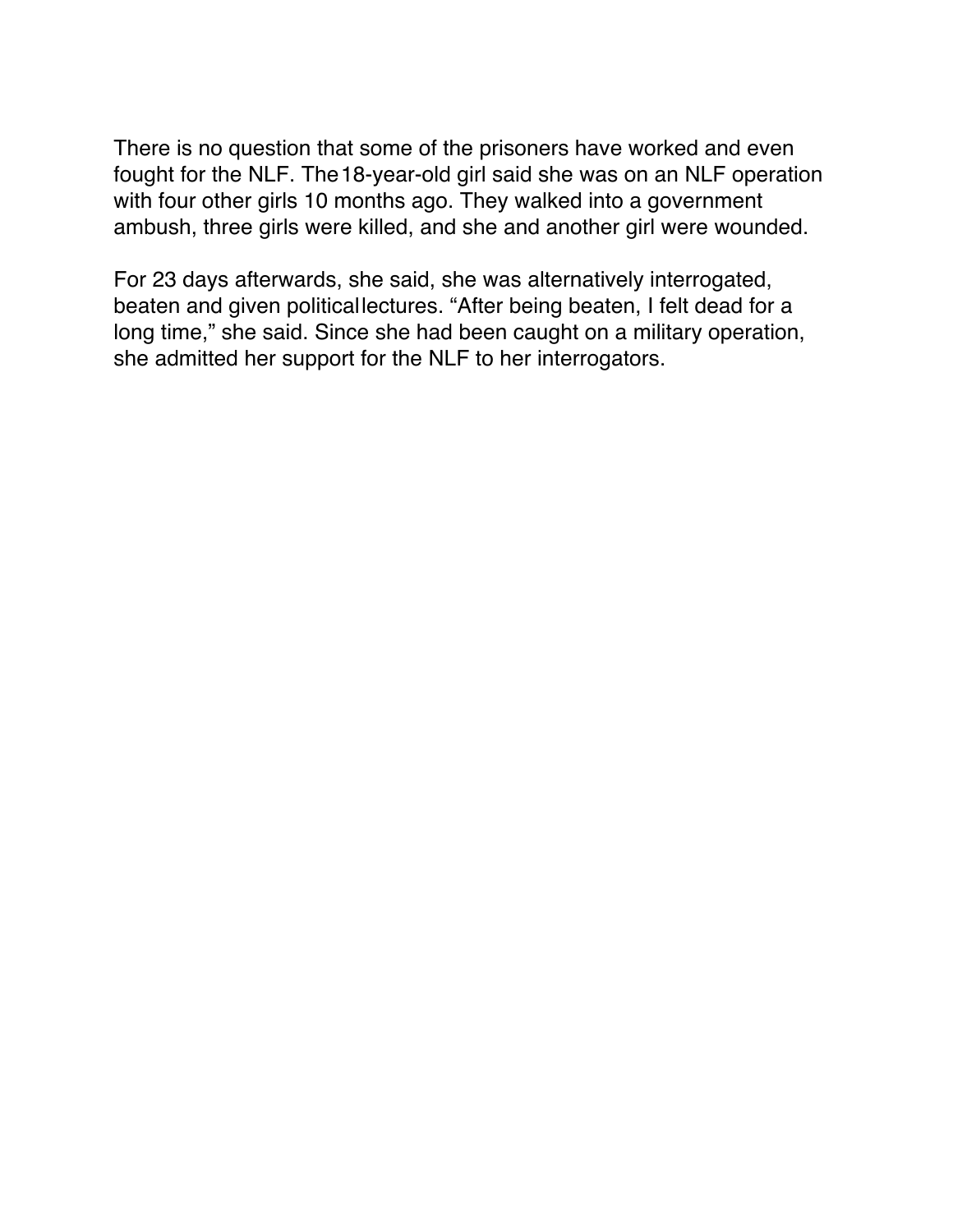The girl remains quietly defiant. Asked who would win the war, she said, "The National Liberation Front will win." She said she now talks about politics with other prisoners, andbelieves that very few were really working for the NLF when they were captured. "The prisoners help each other a lot," she said.

Another prisoner, a 19-year-old girl, said that in 1970 she was arrested while carrying rice andvegetables to market and was accused of transporting food for the NLF.

She said she was tortured with electricity. Electrodes were attached to her fingers and feet. "Itwas such a jolt that I lost consciousness," she said.

She was also forced to lie on her back with her hands bound behind her while awful-tasting water was poured down her throat. "They gave it to us to make us fat," she said. Then interrogators hit her on her stomach until the water came out of her noise and mouth. She saidher last beating occurred 14 months ago.

She said she had seizures, sometimes as many as four a day, but could not explain the reason for them. She broke her arm while thrashing about during one fit, and was getting the arm setin the prison ward.

"When I was captured, I was really frightened," she said. "but since I was beaten, I am no longerafraid. I know what it is."

Like other prisoners we talked to, she said she had not been told when she would be released.She knew about the ceasefire, she said, but doubted it would bring about her freedom.

Prisoners said torture took place at ht e interrogation center, and that once patients were moved to the prison they could expect not to be tortured again. Some patients were tortured immediately after their arrest, but never again. Mrs. Barton said she thought more than half thepatients in the prison ward were suffering from ailments caused by torture.

Police decide which prisoners may go to the hospital ward. It is possible that police consider bribes and behavior as well as the severity of a prisoner's illness as criteria for selection. Mrs.Barton said, "We feel the police have not let the seriously ill prisoners go to the prison ward."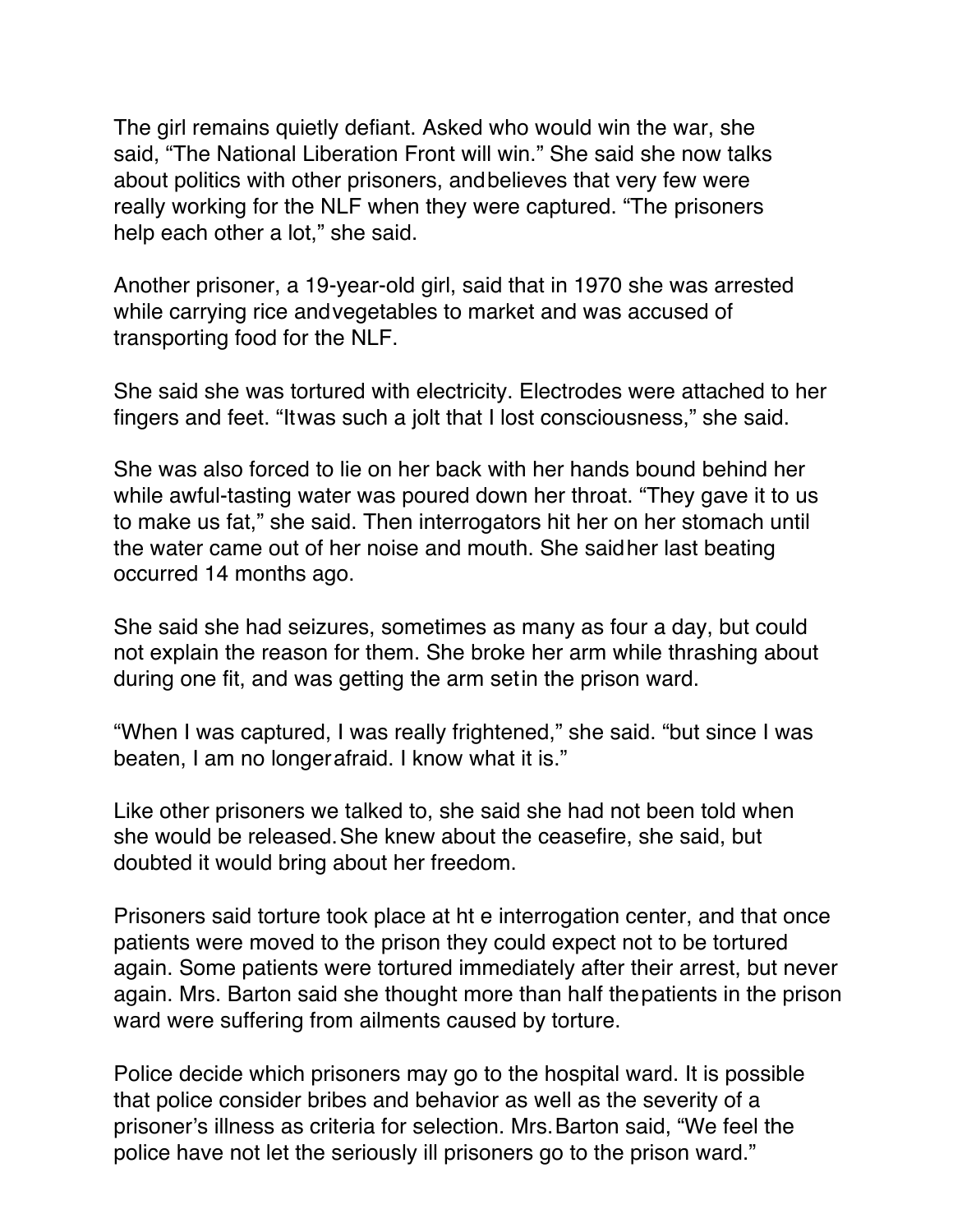Although conditions in the prison ward were somewhat worse than in other wards of the Quang Ngai hospital, they did not seem unbearably bad. The 24 patients were spread over 14beds crowded together. In the past, the Barton said, the patients were chained to their beds, but this requirement was dropped last year.

During our visit hospital employees carried a stretcher into the prison wrd. The stretcher heldtin contains with rice and vegetables—a substantial dinner by Vietnamese standards. The patients appeared well fed.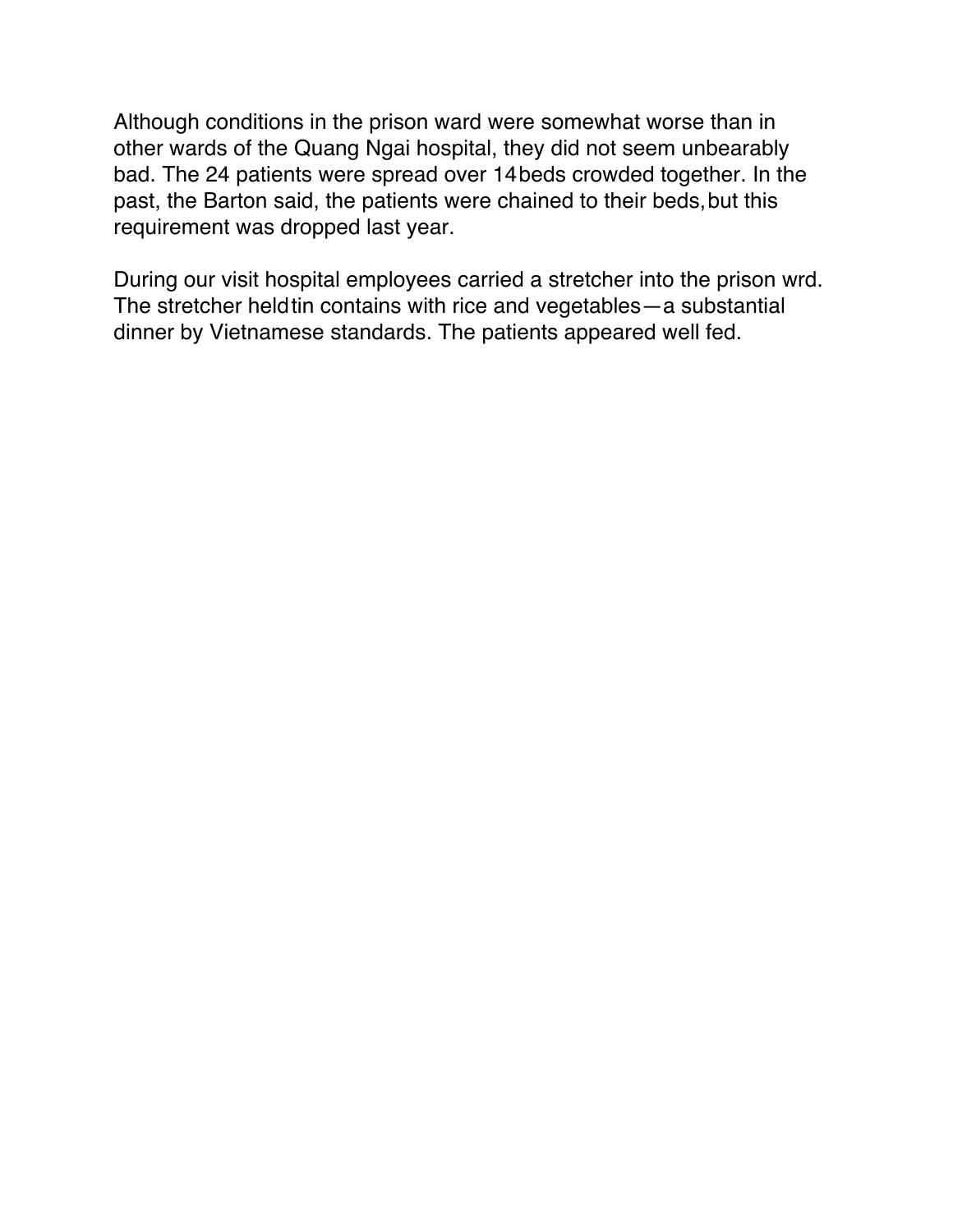Medically, they did not seem so well off. The prison ward is never visited by a doctor, and rarelyby nurses. During our visit a cadaverous one-legged monk, himself a prisoner and suffering from an advanced ase of tuberculosis, put an injection into the hip of one of the female patients. She writhed, while without looking he emptied the syringe's contents into her.

Three of the women prisoners had babies that lived with them in the ward. Two infants were 2 and 3 weeks old respectively. With the aid of other prisoners the women had given birth insidethe Quang Ngai prison.

Only female prisoners in the ward suffer seizures. White pieces of cloth were tied to the four corners of many beds—if a patient seems on the verge of a seizure, other prisoners quickly tiethe strands to her arms and legs.

For Vietnamese, any sort of emotional display is rare. While it is unlikely that the convulsionsare entirely voluntary or the result of a physical condition, they do seem to reflect the traumatic effect of electric shock.

The first girl went into convulsions apparently after hearing us talk about the phenomenon withanother patient. She twisted so violently that at one point she slipped off her bed and was hanging on its side by the straps tied to her ankles and wrists.

Another convulsing patient seemed to be reciting points of her interrogation. "They capturedme in the mountains," she said. "Only two months… don't have two names… I don't know anything… I don't know anybody… It wasn't my fault… I don't know two people there."

Mrs. Barton said that once when several prisoners were having fits at the same time in her presence, a police guard walked over to her and said matter-of-factly, "They've been givenelectricity."

Visitors do not come often to the prison ward, Mrsl. Barton said, because they fear that police will then suspect them of having contact with or working for the NLF.